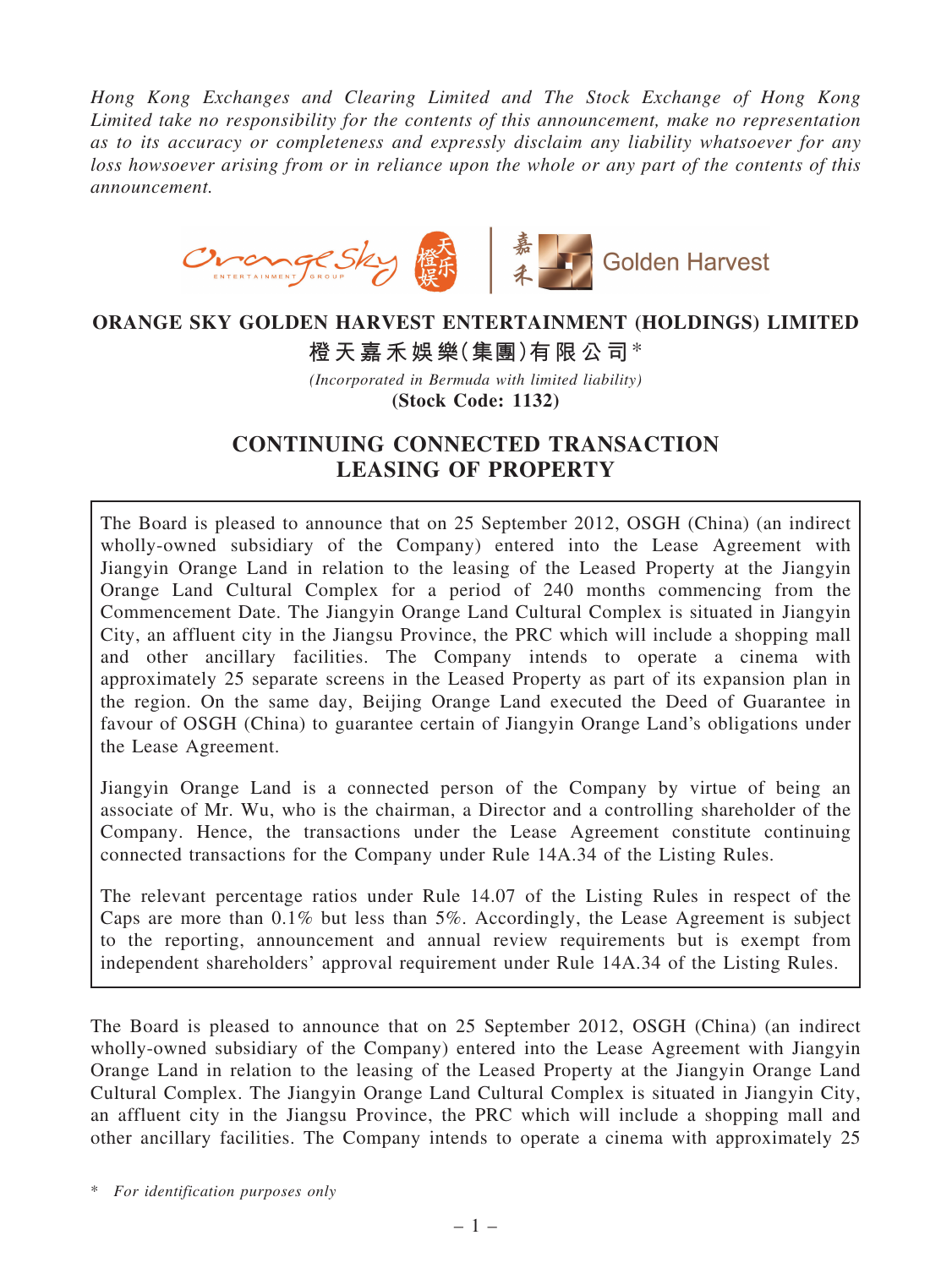separate screens in the Leased Property as part of its expansion plan in the region. On the same day, Beijing Orange Land executed the Deed of Guarantee in favour of OSGH (China) to guarantee certain of Jiangyin Orange Land's obligations under the Lease Agreement.

The transactions under the Lease Agreement constitute continuing connected transactions under the Listing Rules. The principal terms of the Lease Agreement are as follows:

## LEASE AGREEMENT

| Date:                             | 25 September 2012                                                                                                                                                                                                                                                                                                                                                                                                                                                                                               |                                                                     |  |
|-----------------------------------|-----------------------------------------------------------------------------------------------------------------------------------------------------------------------------------------------------------------------------------------------------------------------------------------------------------------------------------------------------------------------------------------------------------------------------------------------------------------------------------------------------------------|---------------------------------------------------------------------|--|
| Parties:                          | Landlord:                                                                                                                                                                                                                                                                                                                                                                                                                                                                                                       | Jiangyin Orange Land, a connected person                            |  |
|                                   | Tenant:                                                                                                                                                                                                                                                                                                                                                                                                                                                                                                         | OSGH (China), an indirect wholly-owned subsidiary of the<br>Company |  |
| Leased Property:                  | Portion of 3rd, 4th and 5th Floors of Block 2 of the Jiangyin Orange<br>Land Cultural Complex, with a total floor area of approximately 17,561<br>square metres.                                                                                                                                                                                                                                                                                                                                                |                                                                     |  |
| Term:                             | For a period of 240 months commencing from the Commencement<br>Date.                                                                                                                                                                                                                                                                                                                                                                                                                                            |                                                                     |  |
|                                   | OSGH (China) has a pre-emptive right to renew the tenancy for a<br>further period of 120 months upon expiry. The rent payable for the<br>renewal term shall be negotiated according to prevailing market rate.                                                                                                                                                                                                                                                                                                  |                                                                     |  |
| Decoration period<br>(rent-free): | For a period of 4 months from the date of delivery of the Leased<br>Property to OSGH (China), which is expected to be on or before 31<br>December 2014, to the date immediately before the Commencement<br>Date (which may be extended in accordance with the Lease<br>Agreement). During the decoration period, OSGH (China) will be<br>responsible for the payment of government tax and levies, management<br>fee and other outgoings incurred (including water, electricity, gas and<br>telephone charges). |                                                                     |  |
| Rental:                           | During the term of the Lease Agreement, OSGH (China) shall pay to<br>Jiangyin Orange Land an annual rent which is the higher of (a) an<br>yearly turnover rent based on certain percentage rates ranging from<br>12% to 15% of the net box office income generated from the operation<br>of the cinema by OSGH (China) at the Leased Property in the relevant<br>year and (b) the Base Rental for the relevant year under the Lease<br>Agreement.                                                               |                                                                     |  |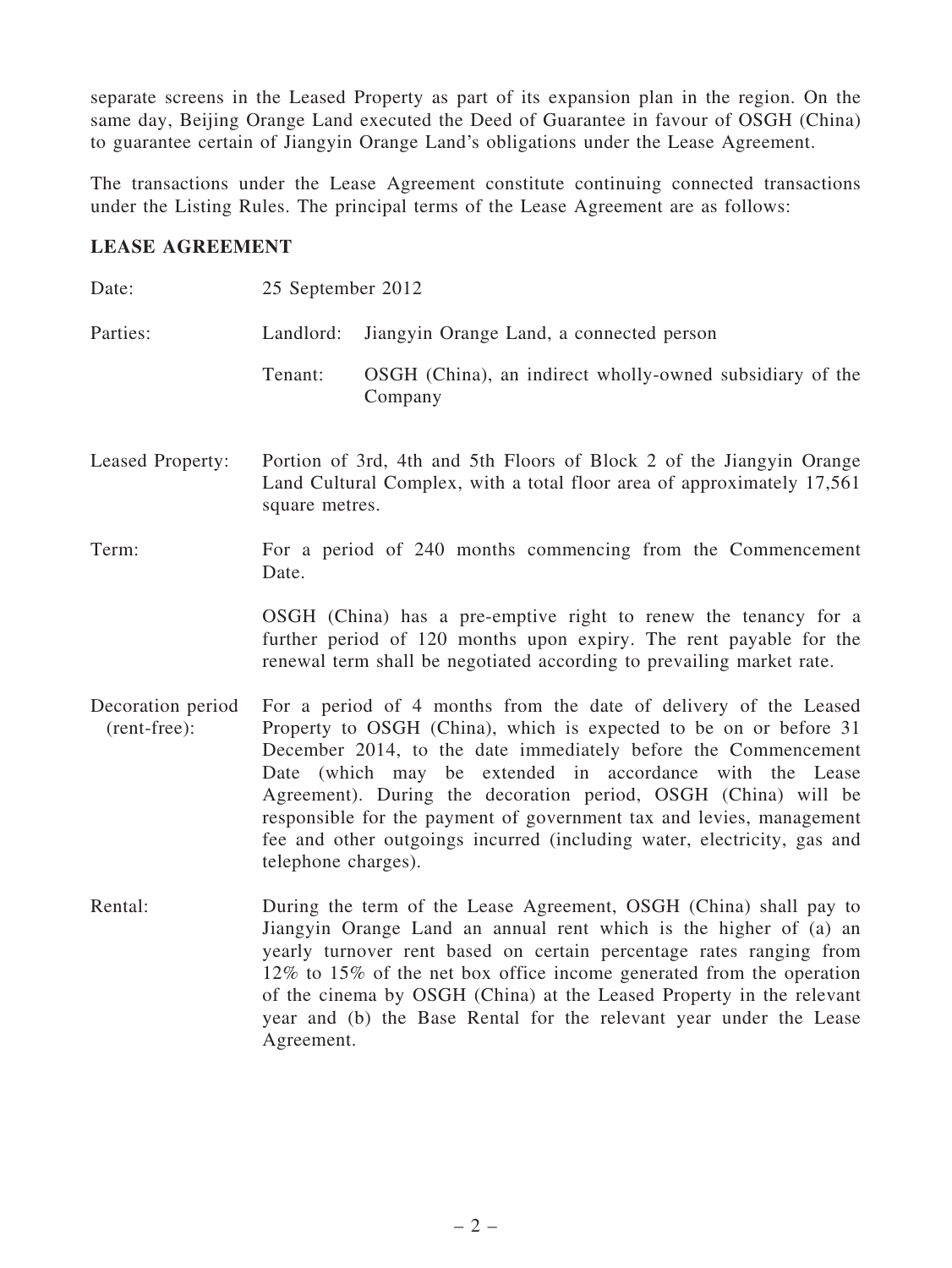- Base Rental: The yearly base rental under the Lease Agreement, being RMB3,000,000 (equivalent to approximately HK\$3,660,000) for the first year of the term of the Lease Agreement, with an upward adjustment of 5% per annum for each of the 2nd to the 5th year of the term, and RMB5,000,000 (equivalent to approximately HK\$6,100,000) for the sixth year of the term, with an upward adjustment of 5% per annum for each of the 7th to 20th year of the term; the total base rental in aggregate for the entire period of the Lease Agreement shall be RMB124,470,000 (equivalent to approximately HK\$151,853,400).
- Prepayment: An amount of RMB100,000,000, representing approximately 80% of the total amount of the Base Rental for the term of the Lease Agreement, is payable by OSGH (China) to Jiangyin Orange Land as Base Rental prepayment in the following manner:
	- (a) a sum of RMB40,000,000 shall be payable within 10 business days after the execution of the Lease Agreement;
	- (b) a sum of RMB40,000,000 shall be payable by 31 January 2013; and
	- (c) a sum of RMB20,000,000 shall be payable by 31 January 2014.
- Payment term: The Base Rental shall be settled by offsetting the Base Rental prepayment and the payment of a sum of RMB1,223,500 at the beginning of every year during the term of the Lease Agreement. If in any year, the yearly turnover rent is higher than the relevant Base Rental, OSGH (China) shall pay the difference to Jiangyin Orange Land within 15 business days after the difference is agreed by the parties before the 15th day of the month following the end of that year.

OSGH (China) shall pay the utility charges and management fee incurred during the term of the Lease Agreement.

If the Lease Agreement is terminated prior to the end of the term, Jiangyin Orange Land is obliged to refund to OSGH (China) the amount of the Base Rental prepayment less the amount of rent actually incurred (without interest) within 6 months of the termination (in case of termination caused by breach of the Lease Agreement by OSGH (China), after deducting damages which Jiangyin Orange Land is entitled to under PRC law).

Security deposit: A further sum of RMB1,500,000 (equivalent to approximately HK\$1,830,000) shall be payable by OSGH (China) to Jiangyin Orange Land as security deposit within 10 business days after the execution of the Lease Agreement. The security deposit shall be refunded to OSGH (China) within 15 business days after the vacant possession of the Leased Property is returned to Jiangyin Orange Land by OSGH (China).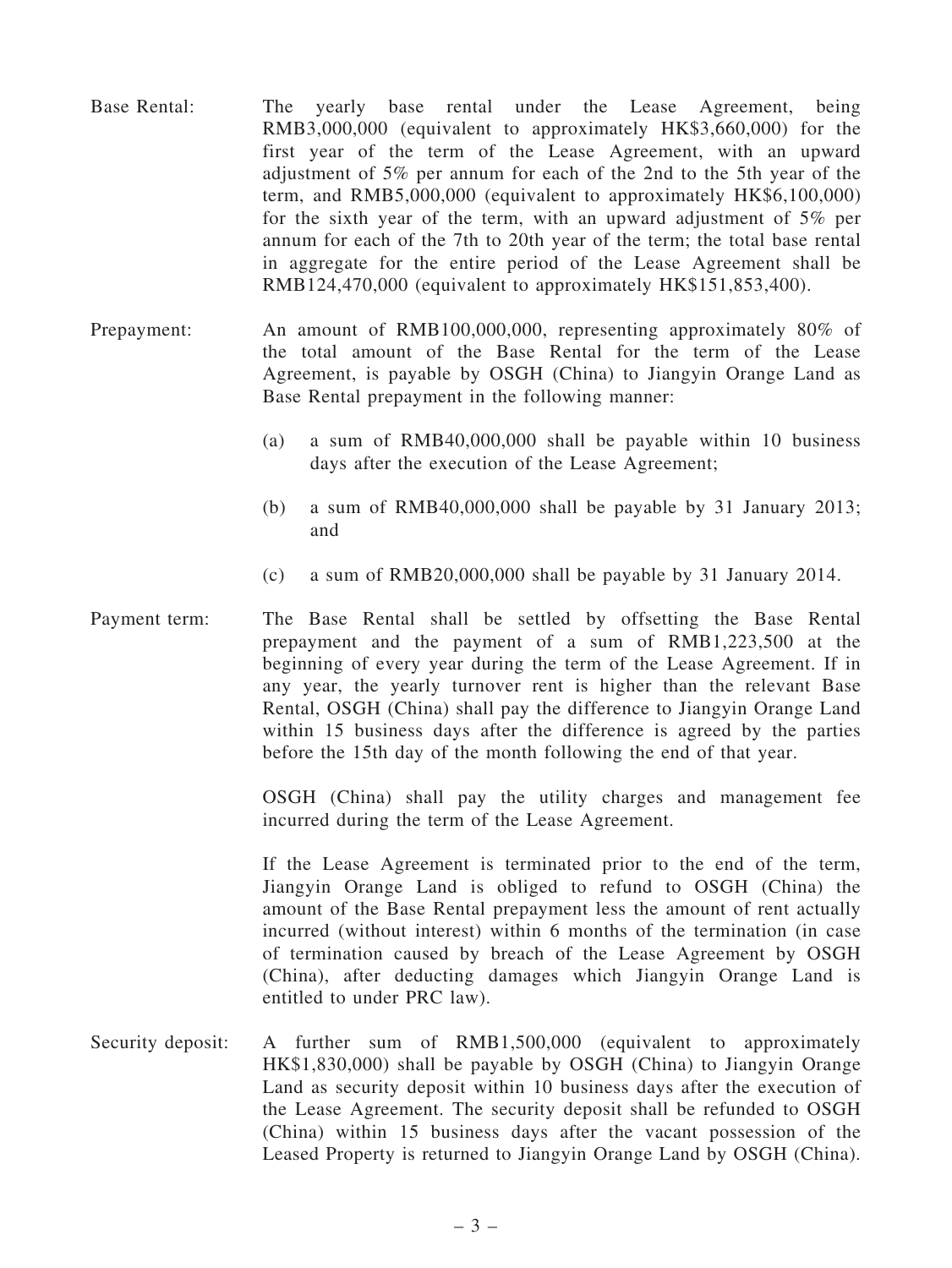## GUARANTEE BY BEIJING ORANGE LAND

On 25 September 2012, Beijing Orange Land executed the Deed of Guarantee in favour of OSGH (China) to guarantee the following obligations of Jiangyin Orange Land under the Lease Agreement (i) to deliver the Leased Property to OSGH (China) on or before 31 December 2014 (or any later date extended in accordance with the Lease Agreement) and (ii) upon early termination by OSGH (China) in accordance with the provisions of the Lease Agreement, to repay the unincurred Base Rental prepayment, to perform (and/or to procure Jiangyin Orange Land to perform and comply with) the obligation(s) of Jiangyin Orange Land under the Lease Agreement and to compensate OSGH (China) for any damages.

## ANNUAL CAPS

The annual caps in respect of the Lease Agreement for each of the three financial years ending 31 December 2012, 2013 and 2014 are set at RMB41,500,000 (equivalent to approximately HK\$50,630,000), RMB42,000,000 (equivalent to approximately HK\$51,240,000) and RMB30,000,000 (equivalent to approximately HK\$36,600,000) respectively.

Upon the expiry of the Caps, the Company will re-comply with all applicable requirements under the Listing Rules, including (where required) the obtaining of approval of the independent shareholders of the Company. If at any time during the term of the Lease Agreement, the transactions under the Lease Agreement cannot continue to comply with the requirements under the Listing Rules, OSGH (China) has a right to terminate the Lease Agreement with 6 months' notice without any compensation to Jiangyin Orange Land.

#### Bases of the Annual Caps

The terms of the Lease Agreement were negotiated on arm's length basis and are on normal commercial terms and were determined by reference to the prevailing market rent of similar properties in nearby locations. The Caps represent, for the year ending 31 December 2012, the amount of Base Rental prepayment and the security deposit and, for the two years ending 31 December 2013 and 2014, the amount of Base Rental prepayment and possible rental and expenses, payable by OSGH (China) to Jiangyin Orange Land in such periods under the Lease Agreement.

## TC CAPITAL'S VIEW ON AND REASONS FOR THE LEASE AGREEMENT EXCEEDING THREE YEARS

As required by Rule 14A.35 of the Listing Rules, the period for non-exempt continuing connected transactions must not exceed three years, except in special circumstances which are limited to cases where the nature of the transaction requires the contract to be of a duration longer than three years.

To comply with the requirements of the Listing Rules, the Board has appointed TC Capital as the independent financial adviser to advise them in relation to the terms of the Lease Agreement to be entered into between the Jiangyin Orange Land and OSGH (China), which stipulates that the tenure of the Leased Property used for cinema purposes will have a duration of twenty years.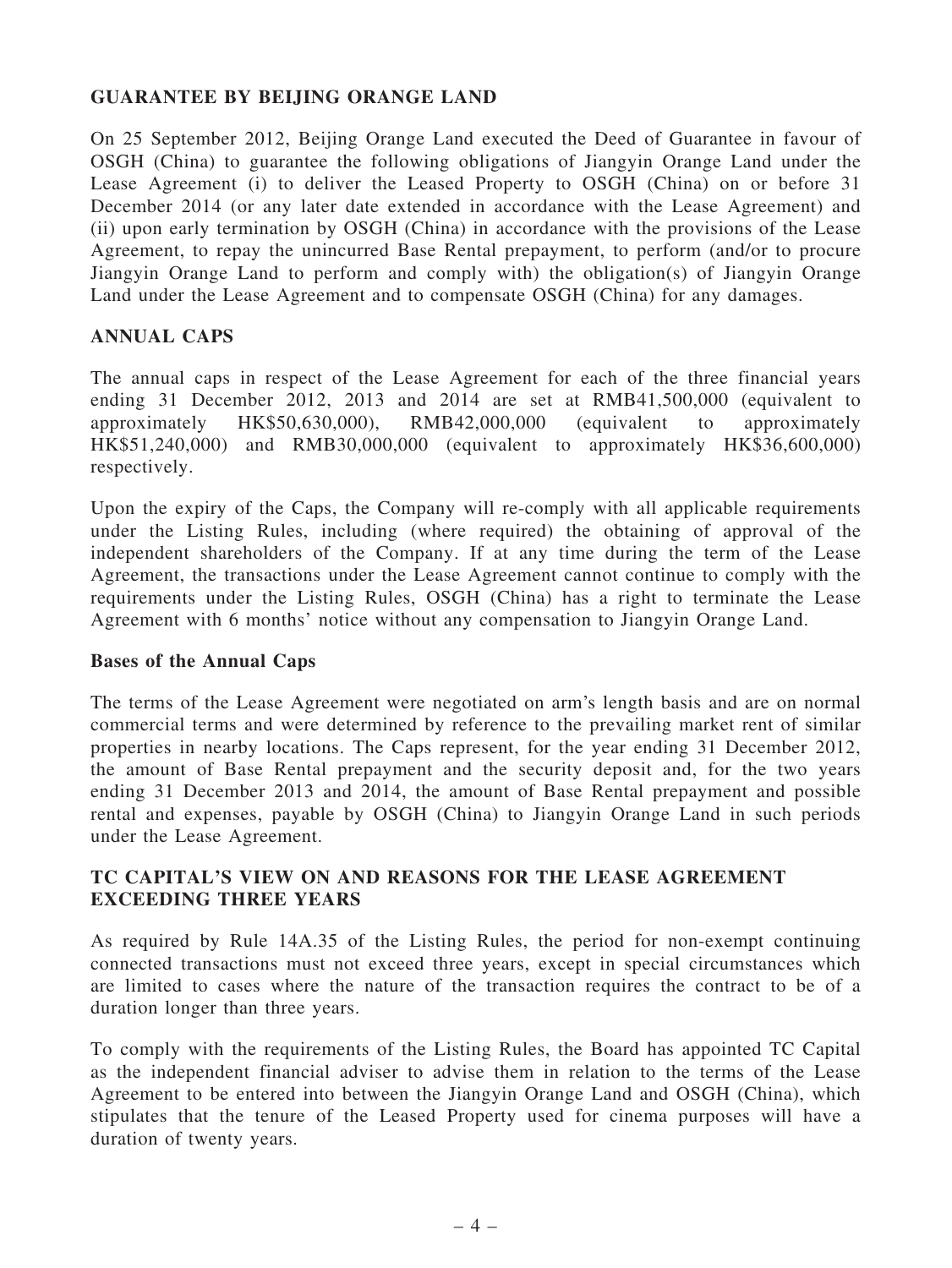TC Capital has discussed with a representative of the Company and was advised that the main reasons for such long term leases are as follows:

- (i) the long duration of lease agreements of cinemas will enable the Group to prevent the recurrence of expensive initial investment costs such as initial set up cost and interior decoration in the short term;
- (ii) the business nature as a cinema operator requires the Group to enter into the long term tenancy agreements to secure strategic and prime location in highly competitive entertainment industry. Based on the normal business practice of the Group, all of the Group's lease agreements for cinema premises in various cities and provinces in the PRC are in the range of 10 to 20 years. According to the Group, the long term nature of the lease agreements of cinema premises will enhance customers' loyalty and maintain stable sales revenues for the Group; and
- (iii) the long duration of the lease agreements of cinema premises will insulate the Group from the fluctuation of the market rent.

In considering whether it is normal business practice for lease agreements of cinema business to have duration longer than three years, TC Capital have reviewed the leases entered into between the Company and independent third parties in the PRC (the ''Sample Leases''). TC Capital noted that the Sample Leases typically have duration in excess of three years, with a period ranging from 10 to 20 years. Accordingly, TC Capital consider that the lease for premises mainly used for cinema in the PRC with a duration not exceeding twenty years to be entered into under the Lease Agreement, fall within the range of the duration of the Sample Leases.

In view of the above, TC Capital is of the opinion that for premises mainly used for cinema in the PRC, a lease agreement with a duration not exceeding twenty years to be entered into under the Lease Agreement, is in line with normal business practices for lease agreements of this type.

#### REASONS FOR AND BENEFITS OF ENTERING INTO THE LEASE AGREEMENT

The principal business activities of the Group are the production, financing, distribution and theatrical exhibition of motions pictures. The Group is planning to establish a cinema in Jiangyin City, Jiangsu Province, the PRC. The operation of a cinema will require security premises suitable for the establishment of screens and situated at an appropriate location. The Directors are of the view that the entering into of the Lease Agreement represents a good opportunity for the Group and will enable the Group to secure suitable premises at an appropriate location on a long-term basis at a attractive rate of rental. The Directors believe that cinema entertainment business in the Jiangyin City has strong development potential and will generate considerable return and increase the income of the Group.

The Directors (including the independent non-executive Directors) believe that the Lease Agreement has been entered into in the ordinary and usual course of business of the Group and is on normal commercial terms and is fair and reasonable and in the interests of the Company and its shareholders as a whole. The Directors (including the independent nonexecutive Directors) also believe that the Caps of the Lease Agreement are fair and reasonable. Whilst reaching these views, the Directors have considered, amongst other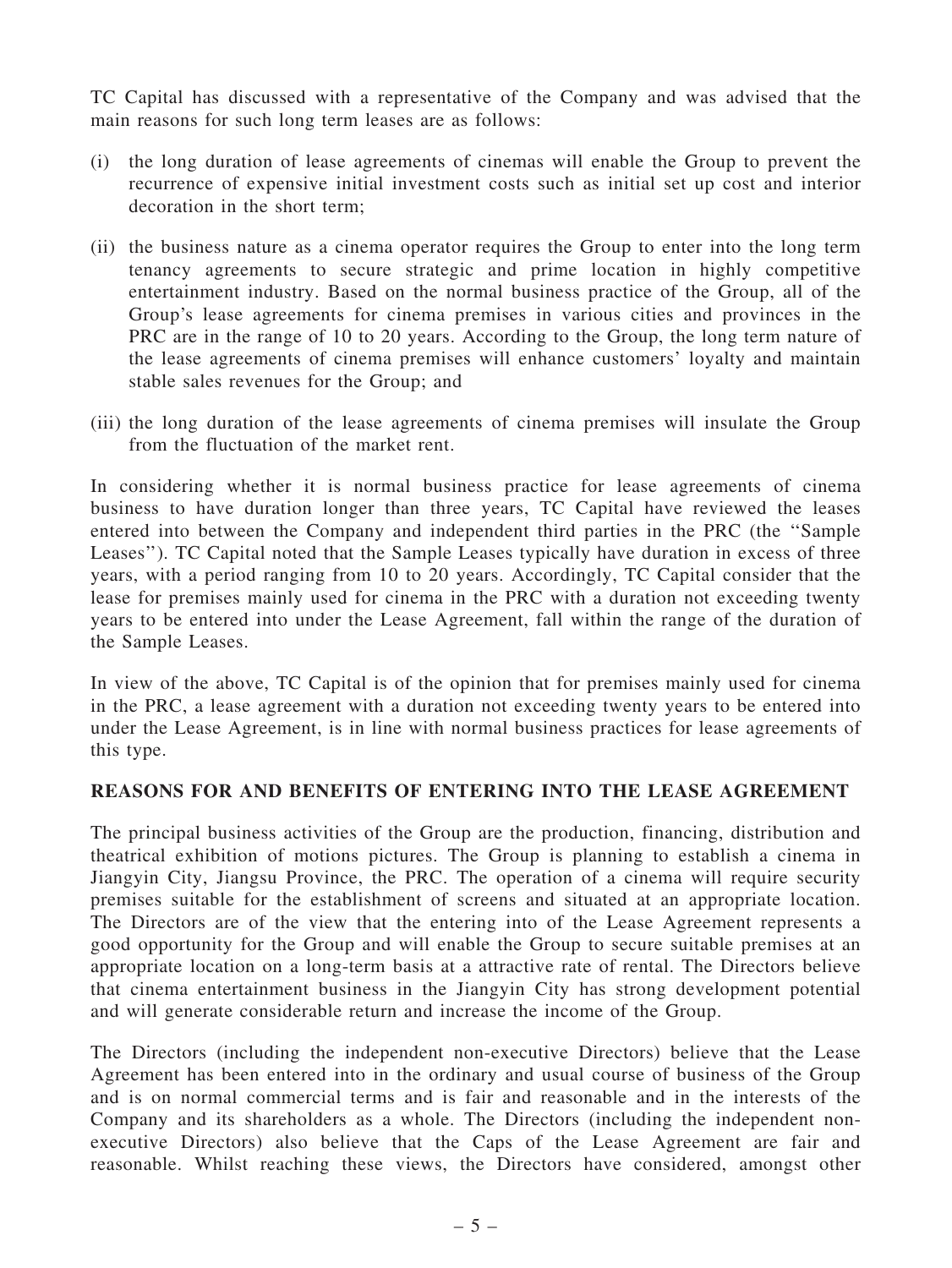factors, the amount of Base Rental prepayment which OSGH (China) is required to pay under the Lease Agreement, the costs of funding for such prepayment, the substantively discounted rate of rental under the Lease Agreement compared to rental charged in the market and the opinion of an independent financial adviser. TC Capital, the independent financial adviser which has been appointed to advise the Directors on the Lease Agreement has opined that the Lease Agreement is on normal commercial terms and is fair and reasonable.

The Directors are of the view that the long duration of the Lease Agreement will enable the Group to prevent the recurrence of expensive initial investment costs such as initial set up cost and interior decoration in the short term and insulate the Group from the fluctuation of the market rent. Also, the business nature of a cinema operator requires the Group to enter into long term tenancy agreements to secure strategic and prime location in the highly competitive entertainment industry. Therefore, the Directors consider that it is normal commercial practice to have a long-term tenancy arrangement for cinema operation in the PRC and the 20 years' term of the tenancy is to the best interest of the Group.

## INFORMATION REGARDING THE COMPANY, OSGH (CHINA) AND JIANGYIN ORANGE LAND

## The Company

The Company is a company incorporated in Bermuda with limited liability, the shares of which are listed on the Main Board of the Stock Exchange.

The principal business activities of the Group are in production, financing, distribution and theatrical exhibition of motion pictures. As of 25 September 2012, the Group operated 61 cinemas with 464 screens across China, Hong Kong, Taiwan and Singapore and is a leading distributor in the region.

#### OSGH (China)

OSGH (China) is a company incorporated in the PRC and an indirect wholly-owned subsidiary of the Company.

#### Jiangyin Orange Land

Jiangyin Orange Land is a company incorporated in the PRC and is a holding company of the land on which Jiangyin Orange Land Cultural Complex is situated. Its principal business activities are the development and construction of Jiangyin Orange Land Cultural Complex.

#### LISTING RULES IMPLICATIONS

The transactions under the Lease Agreement constitute continuing connected transactions for the Company under Chapter 14A of the Listing Rules.

Mr. Wu indirectly owns 84.19% equity interest in Jiangyin Orange Land. Mr. Wu is the chairman, a Director and a controlling shareholder of the Company and is interested in an aggregate of approximately 60.41% of the total issued share capital of the Company as at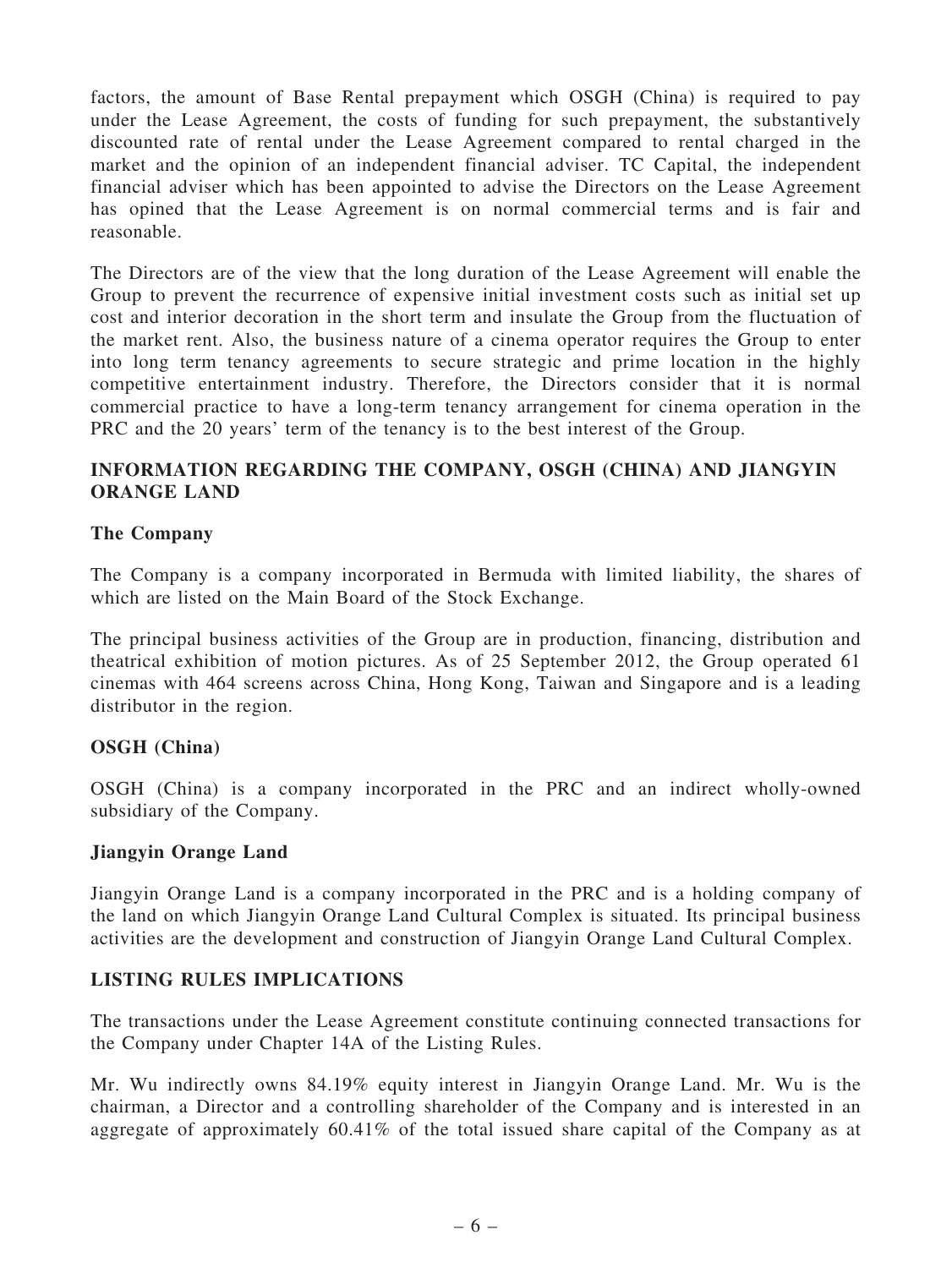the date of this announcement. Accordingly, Jiangyin Orange Land is a connected person of the Company and the Lease Agreement and the transactions contemplated thereunder constitute continuing connected transactions of the Company.

As the relevant percentage ratios under Rule 14.07 of the Listing Rules in respect of the Caps are more than 0.1% but less than 5%, the Lease Agreement is subject to the reporting, announcement and annual review requirements but is exempt from independent shareholders' approval requirement under Rule 14A.34 of the Listing Rules.

Ms. Wu Keyan is the sister of Mr. Wu and is an associate of Mr. Wu under Chapter 14A of the Listing Rules. In view of their interests above, Mr. Wu and Ms. Wu Keyan have abstained from voting on the relevant board resolution for approving the Lease Agreement. To the best knowledge, information and belief of the Directors having made all reasonable enquiries, other than Mr. Wu and Ms. Wu Keyan, none of the Directors has material interest in the transactions contemplated under the Lease Agreement and none of them is required to abstain from voting on the relevant board resolution.

## **DEFINITIONS**

In this announcement, unless the context otherwise requires, the following terms have the following meaning when used herein:

| "Base Rental"         | The yearly base rental under the Lease Agreement as set out<br>in the section headed "Lease Agreement – Base Rental" in<br>this announcement                                                                                                                            |
|-----------------------|-------------------------------------------------------------------------------------------------------------------------------------------------------------------------------------------------------------------------------------------------------------------------|
| "Beijing Orange Land" | 北京橙地影院投資管理有限公司 (Beijing Orange Land<br>Cinema Investment Management Company Limited*), a<br>company established in the PRC and 84.19% beneficially<br>owned by Mr. Wu, and directly owns 100% equity interest<br>in Jiangyin Orange Land                                |
| "Board"               | The board of Directors                                                                                                                                                                                                                                                  |
| "Caps"                | For the purpose of Chapter 14A of the Listing Rules, means<br>the proposed annual caps of the transaction under the Lease<br>Agreement for the three years ended 31 December 2012,<br>2013, 2014 as set out in the section headed "Annual Caps"<br>in this announcement |
| "Commencement Date"   | The date after the expiry of the decoration period as set out<br>in the section headed "Lease Agreement — Decoration<br>period (rent-free)" in this announcement                                                                                                        |
| "Company"             | Orange Sky Golden Harvest Entertainment (Holdings)<br>Limited, a company incorporated in Bermuda with limited<br>liability, the shares of which are listed on the Main Board of<br>the Stock Exchange                                                                   |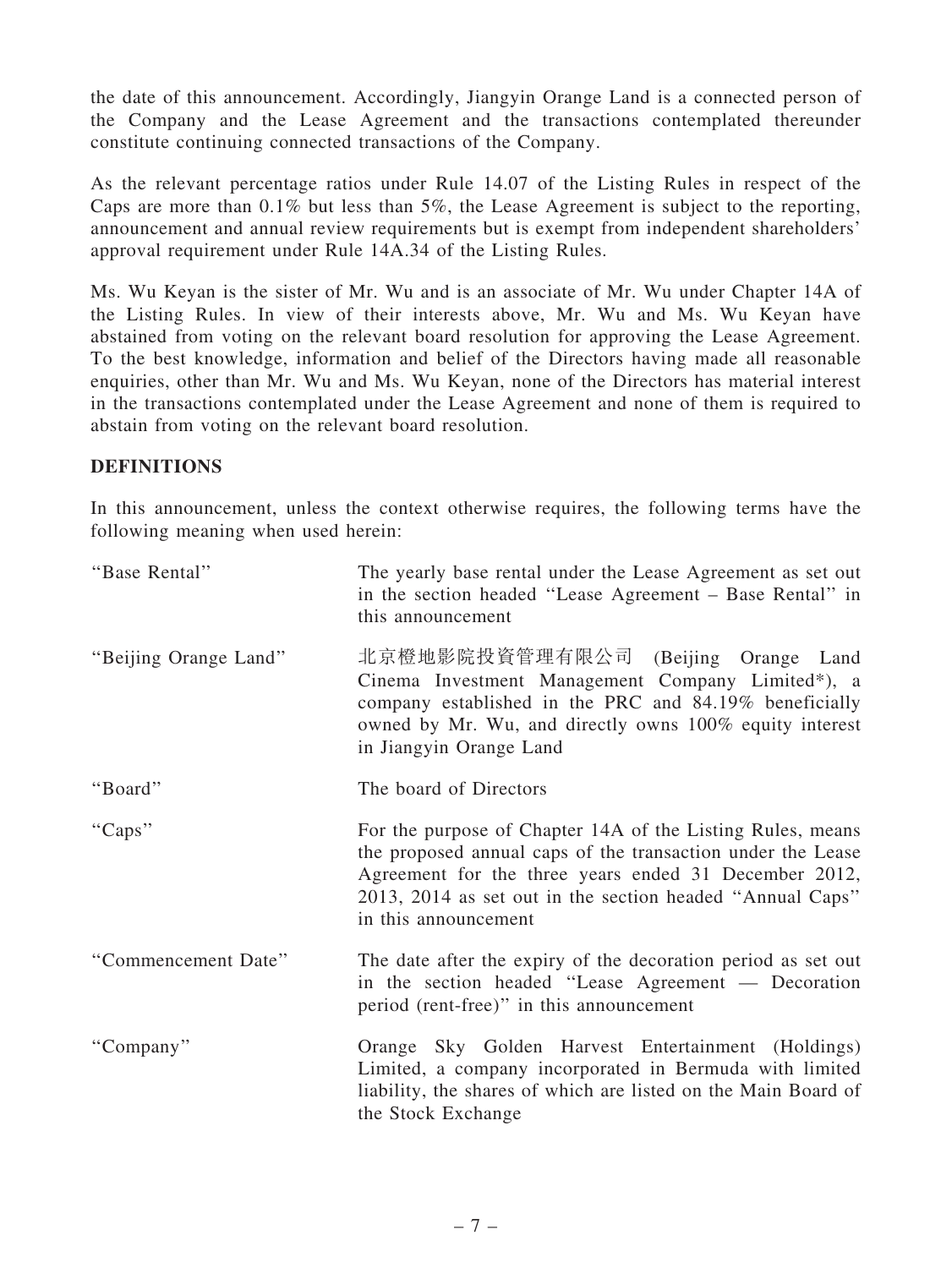| "Deed of Guarantee"                        | The deed of guarantee dated 25 September 2012 executed<br>by Beijing Orange Land in favour of OSGH (China) to<br>guarantee certain of Jiangyin Orange Land's obligations<br>under the Lease Agreement                                                            |
|--------------------------------------------|------------------------------------------------------------------------------------------------------------------------------------------------------------------------------------------------------------------------------------------------------------------|
| "Directors"                                | The directors of the Company                                                                                                                                                                                                                                     |
| "Group"                                    | The Company together with its subsidiaries                                                                                                                                                                                                                       |
| "Hong Kong"                                | Hong Kong Special Administrative Region of the People's<br>Republic of China                                                                                                                                                                                     |
| "Jiangyin Orange Land<br>Cultural Complex" | The commercial and cultural complex to be constructed and<br>operated by Jiangyin Orange Land on a parcel of land<br>situated at the Xiagang Development Zone, Jiangyin City,<br>Jiangsu Province, PRC with a site area of approximately<br>23,334 square metres |
| "Jiangyin Orange Land"                     | 江陰橙地影院開發管理有限公司 (Jiangyin Orange Land<br>Cinema Development Management Co., Ltd.*) a company<br>which is 84.19% beneficially owned by Mr. Wu through<br>Beijing Orange Land                                                                                       |
| "Lease Agreement"                          | The lease agreement entered into between OSGH (China)<br>and Jiangyin Orange Land dated 25 September 2012 in<br>connection with the leasing of the Leased Property                                                                                               |
| "Leased Property"                          | Portion of 3rd, 4th and 5th Floors of Block 2 of the<br>Jiangyin Orange Land Cultural Complex, with a total floor<br>area of approximately 17,561 square metres                                                                                                  |
| "Listing Rules"                            | The Rules Governing the Listing of Securities on the Stock<br>Exchange                                                                                                                                                                                           |
| "Mr. Wu"                                   | Mr. Wu Kebo, chairman, Director and controlling<br>shareholder of the Company and is interested in an<br>aggregate of approximately 60.41% of the total issued share<br>capital of the Company as at the date of this announcement                               |
| "OSGH (China)"                             | Orange Sky Golden Harvest Cinemas (China) Co. Ltd. (橙<br>天嘉禾影城(中國)有限公司), a company incorporated in the<br>PRC and an indirect wholly-owned subsidiary of the<br>Company                                                                                          |
| "PRC"                                      | The People's Republic of China, which for the purpose of<br>this announcement excludes Hong Kong, Taiwan and Macao                                                                                                                                               |
| "RMB"                                      | Renminbi, the lawful currency in the PRC                                                                                                                                                                                                                         |
| "Stock Exchange"                           | The Stock Exchange of Hong Kong Limited                                                                                                                                                                                                                          |